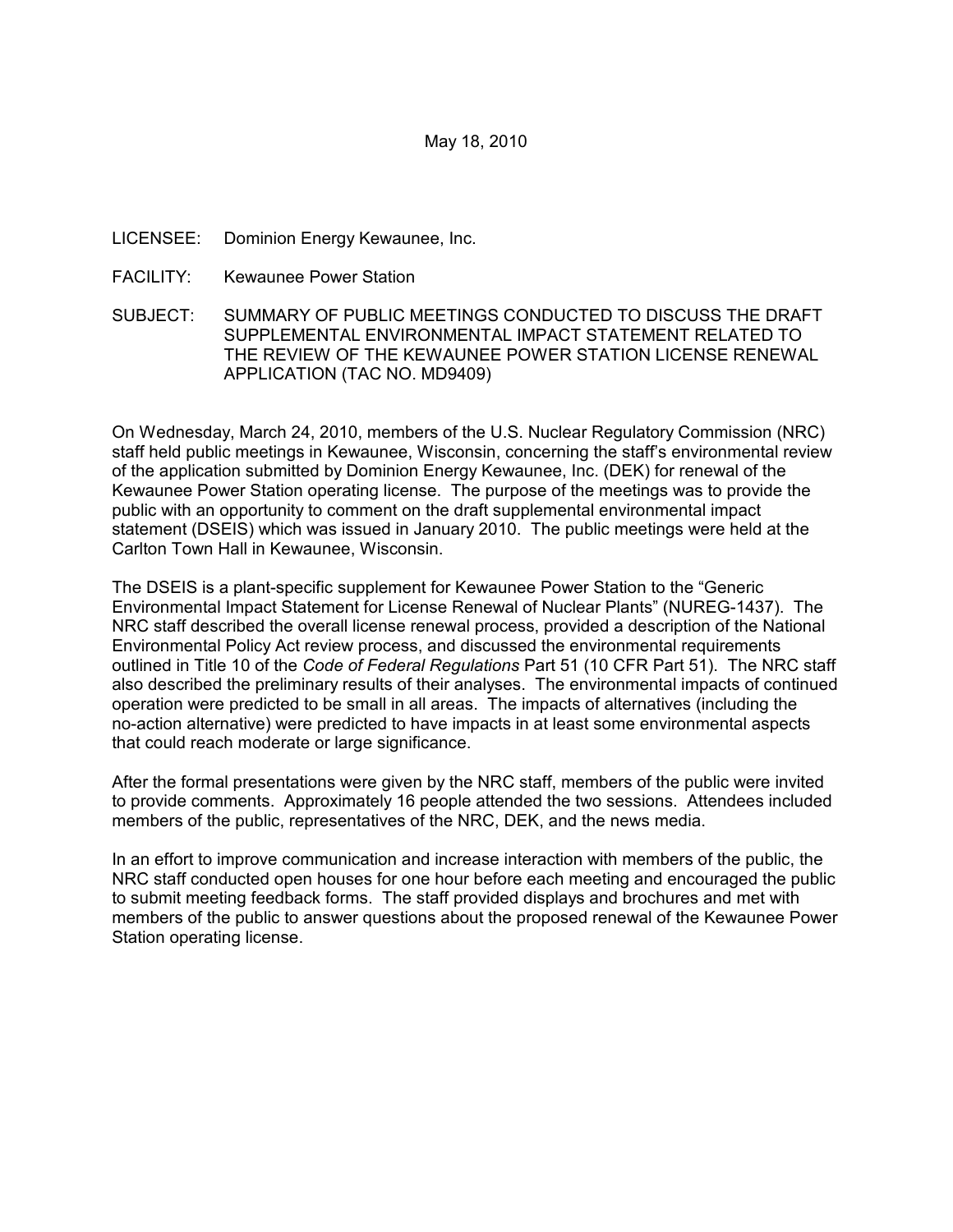A combined listing of attendees for both sessions is provided in Enclosure 1. Enclosure 2 is a copy of the meeting handouts provided during the public meeting open house, including the agenda. The official transcripts for both meetings and any written comments submitted during the meetings are publicly available at the NRC Public Document Room (PDR), located at One White Flint North, 11555 Rockville Pike, Rockville, MD 20852, or from the NRC's Agencywide Documents Access and Management System (ADAMS). The ADAMS Public Electronic Reading Room is accessible at http://www.nrc.gov/reading-rm/adams.html. The transcripts for the afternoon and evening meetings are listed under Accession Nos. ML101241060 and ML101241061, respectively. A copy of the slides used during the NRC's presentation is also available in ADAMS under Accession No. ML101310419. Persons who do not have access to ADAMS, or who encounter problems in accessing the documents located in ADAMS, should contact the NRC's PDR reference staff by telephone at 1-800-397-4209, or 301-415-4737, or by e-mail at pdr.resource@nrc.gov.

The comment period for the Kewaunee Power Station DSEIS ended on April 23, 2010. The NRC staff will consider all comments on the Kewaunee Power Station DSEIS and make any necessary revisions to the document prior to issuing its final supplemental environmental impact statement, scheduled for August 2010.

*/RA/* 

Daniel I. Doyle, Project Manager Projects Branch 1 Division of License Renewal Office of Nuclear Reactor Regulation

Docket No. 50-305

Enclosures: As stated

cc w/encls: See next page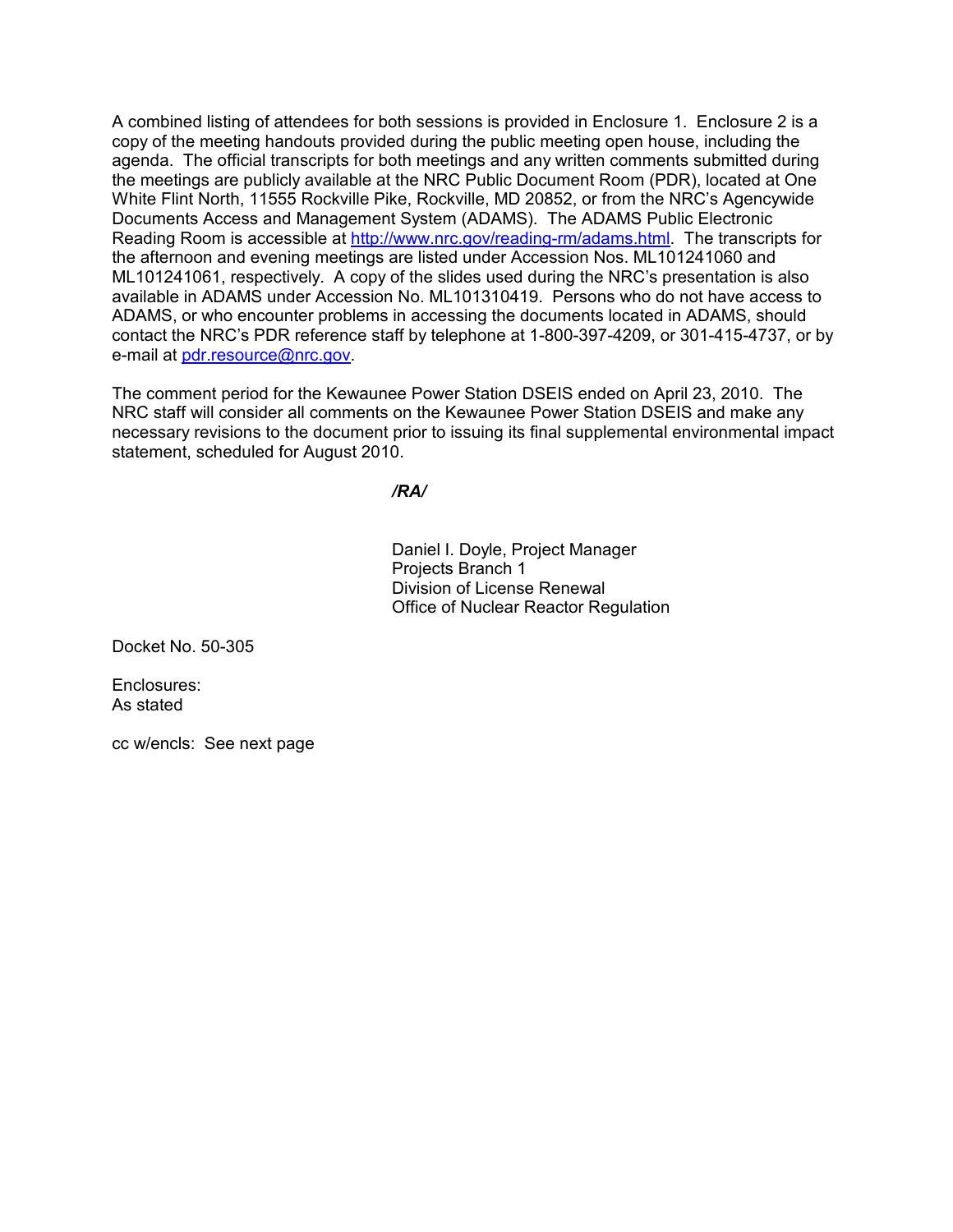A combined listing of attendees for both sessions is provided in Enclosure 1. Enclosure 2 is a copy of the meeting handouts provided during the public meeting open house, including the agenda. The official transcripts for both meetings and any written comments submitted during the meetings are publicly available at the NRC Public Document Room (PDR), located at One White Flint North, 11555 Rockville Pike, Rockville, MD 20852, or from the NRC's Agencywide Documents Access and Management System (ADAMS). The ADAMS Public Electronic Reading Room is accessible at http://www.nrc.gov/reading-rm/adams.html. The transcripts for the afternoon and evening meetings are listed under Accession Nos. ML101241060 and ML101241061, respectively. A copy of the slides used during the NRC's presentation is also available in ADAMS under Accession No. ML101310419. Persons who do not have access to ADAMS, or who encounter problems in accessing the documents located in ADAMS, should contact the NRC's PDR reference staff by telephone at 1-800-397-4209, or 301-415-4737, or by e-mail at pdr.resource@nrc.gov.

The comment period for the Kewaunee Power Station DSEIS ended on April 23, 2010. The NRC staff will consider all comments on the Kewaunee Power Station DSEIS and make any necessary revisions to the document prior to issuing its final supplemental environmental impact statement, scheduled for August 2010.

*/RA/* 

Daniel I. Doyle, Project Manager Projects Branch 1 Division of License Renewal Office of Nuclear Reactor Regulation

Docket No. 50-305

Enclosures: As stated

cc w/encls: See next page

## **DISTRIBUTION**:

See next page

ADAMS Accession Nos.:

- 1. Package: **ML101310429**
- 2. Meeting Summary (w/encls. 1 & 2): **ML101260110**
- 3. Afternoon Transcript (Corrected): **ML101241060**
- 4. Evening Transcript (Corrected): **ML101241061**
- 5. Slides: **ML101310419**

| I OFFICE | PM:DLR:RPB1 | I A·DI R    | <b>BC:DLR:RPB1</b> | PM:DLR:RPB1 |
|----------|-------------|-------------|--------------------|-------------|
| I NAME   | D. Doyle    | S. Figueroa | B. Pham            | D. Doyle    |
| I DATE   | 05/17/10    | 05/13/10    | 05/17/10           | 05/18/10    |

OFFICIAL RECORD COPY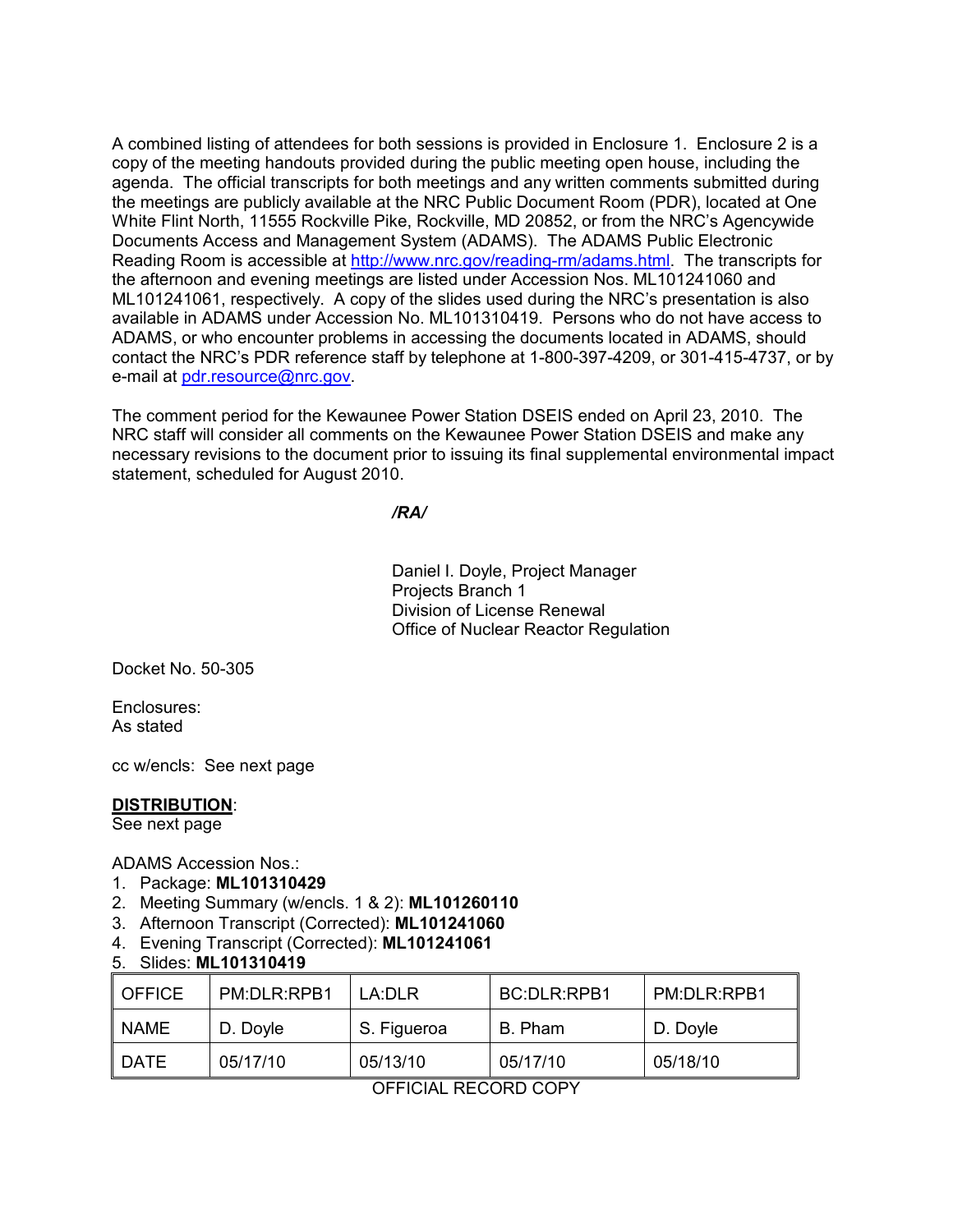Memorandum to Dominion Energy Kewaunee, Inc. from Daniel I. Doyle dated May 18, 2010

SUBJECT: SUMMARY OF PUBLIC MEETINGS CONDUCTED TO DISCUSS THE DRAFT SUPPLEMENTAL ENVIRONMENTAL IMPACT STATEMENT RELATED TO THE REVIEW OF THE KEWAUNEE POWER STATION LICENSE RENEWAL APPLICATION (TAC NO. MD9409)

## DISTRIBUTION:

# **HARD COPY**:

DLR RF

**E-MAIL**: PUBLIC RidsNrrDlr Resource RidsNrrDlrRpb1 Resource RidsNrrDlrRerb Resource

--------------- JDaily DDoyle PTam MKunowski, RIII SBurton, RIII KBarclay, RIII VMitlyng, RIII ICouret, OPA SUttal, OGC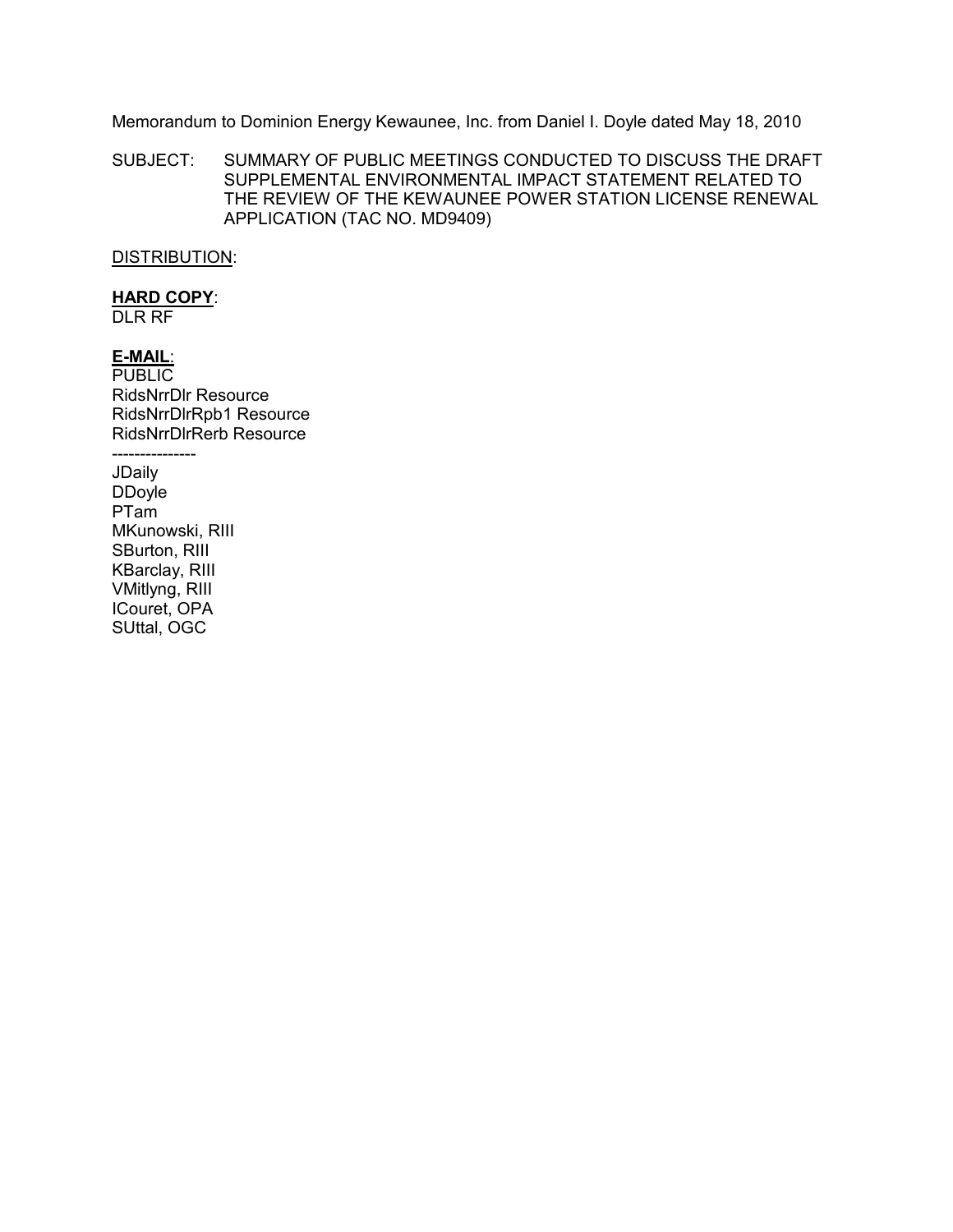# **LIST OF ATTENDEES KEWAUNEE POWER STATION DSEIS PUBLIC MEETINGS**

#### **MARCH 24, 2010**

**Participants Affiliation** Andrew Stuyvenberg NRC<br>
Peter Tam NRC Peter Tam Jeremy Susco NRC Kevin Barclay NRC Sylvester Parma Local resident Cathie Stuyvenberg Local resident Lee Stuyvenberg Local resident Stephen Scace DEK<br>
Paul Aitken DEK Paul Aitken Mark Kanz DEK Ted Maloney DEK Glenn Hoppe Keith Gillaume **DEK** Jack Gadzala DEK Mark Ortmayer DEK Roy Simmons DEK

Daniel Doyle U.S. Nuclear Regulatory Commission (NRC) Supervisor, Town of Carlton Chuck Quirmbach Wisconsin Public Radio Kurt Rentmeester Kewaunee County News Brian Harris **Dominion Energy Kewaunee (DEK)**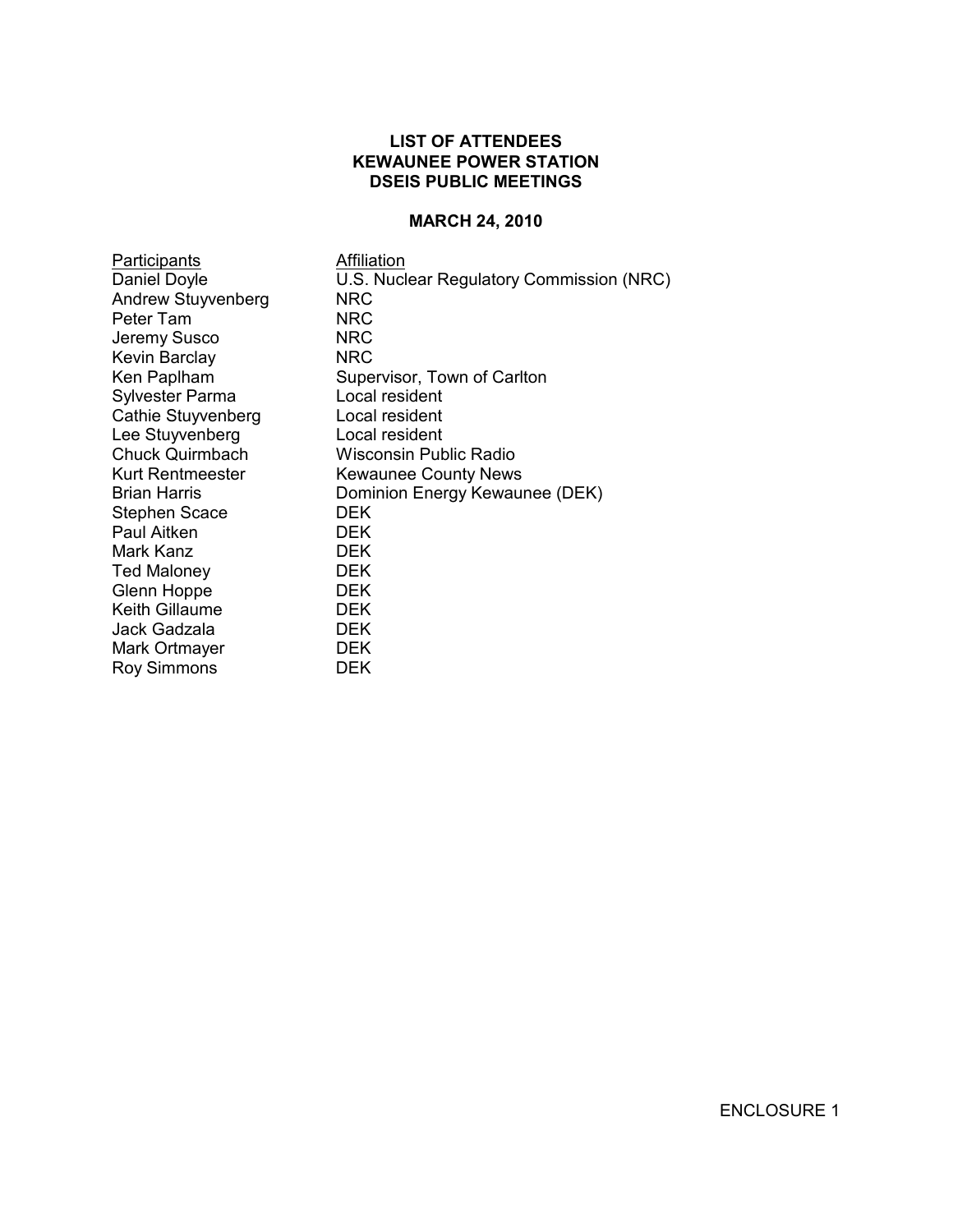# **AGENDA FOR PUBLIC MEETING TO DISCUSS THE DRAFT SUPPLEMENTAL ENVIRONMENTAL IMPACT STATEMENT FOR THE LICENSE RENEWAL OF KEWAUNEE POWER STATION**

# **WEDNESDAY, MARCH 24, 2010**

Two Meeting Sessions - 1:30 p.m. to 4:30 p.m. and 7:00 p.m. to 10:00 p.m.\*

| I.   | Welcome and Purpose of Meeting             | 10 minutes (Andrew Stuyvenberg)                 |
|------|--------------------------------------------|-------------------------------------------------|
| Ш.   | Overview of License Renewal Process        | 10 minutes (Andrew Stuyvenberg)                 |
| III. | <b>Results of the Environmental Review</b> | 30 minutes (Daniel Doyle)                       |
| IV.  | How Comments can be Submitted              | 5 minutes (Daniel Doyle)                        |
| V.   | <b>Public Comments</b>                     | As Required (Andrew Stuyvenberg)                |
| VI.  | Closing/Availability of Transcripts, etc.  | 5 minutes (Andrew Stuyvenberg/<br>Daniel Doyle) |

\*The NRC staff will host informal discussions one hour prior to each meeting session. No formal comments on the Draft Supplemental Environmental Impact Statement (DSEIS) will be accepted during the informal discussions. To be considered, comments must be provided either at the transcribed public meetings (see agenda, above) or in writing, as described in the attached Federal Register Notice.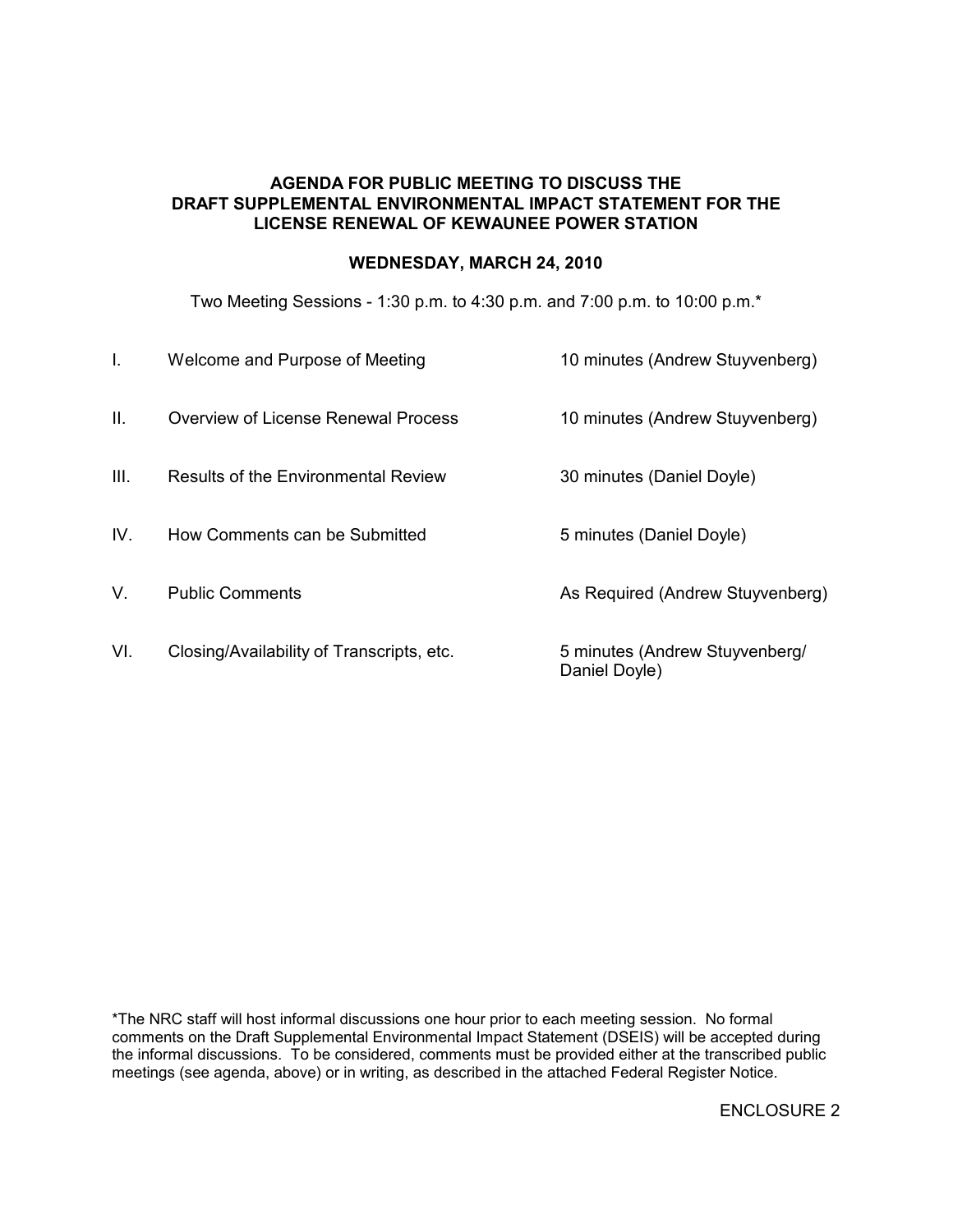# **Welcome to the NRC**=**s Open House Associated with the Environmental Review for the proposed License Renewal of Kewaunee Power Station**

This open house is intended to provide an opportunity for interested members of the public and staff from other Federal, State, and local agencies to interact with the NRC staff in an informal information exchange.

The NRC is gathering information necessary to prepare a Supplemental Environmental Impact Statement (SEIS) to the Generic Environmental Impact Statement (GEIS) for License Renewal of Nuclear Plants, regarding the proposed renewal of the operating license for Kewaunee Power Station. Please note that if you wish to provide formal comments regarding the draft Supplemental Environmental Impact Statement (DSEIS) to the GEIS, they must be presented at today's transcribed public meeting, or provided in writing or by e-mail by April 23, 2010. Comments received after this date will be considered if it is practicable to do so, but the NRC staff is able to assure consideration only for comments received on or before this date. Written comments on the DSEIS should be sent to:

> Chief, Rulemaking and Directives Branch Division of Administrative Services Office of Administration Mailstop TWB-5B01M U.S. Nuclear Regulatory Commission Washington, D.C. 20555-0001

Comments may also be submitted via e-mail at KewauneeEIS@nrc.gov. Thank you for your participation.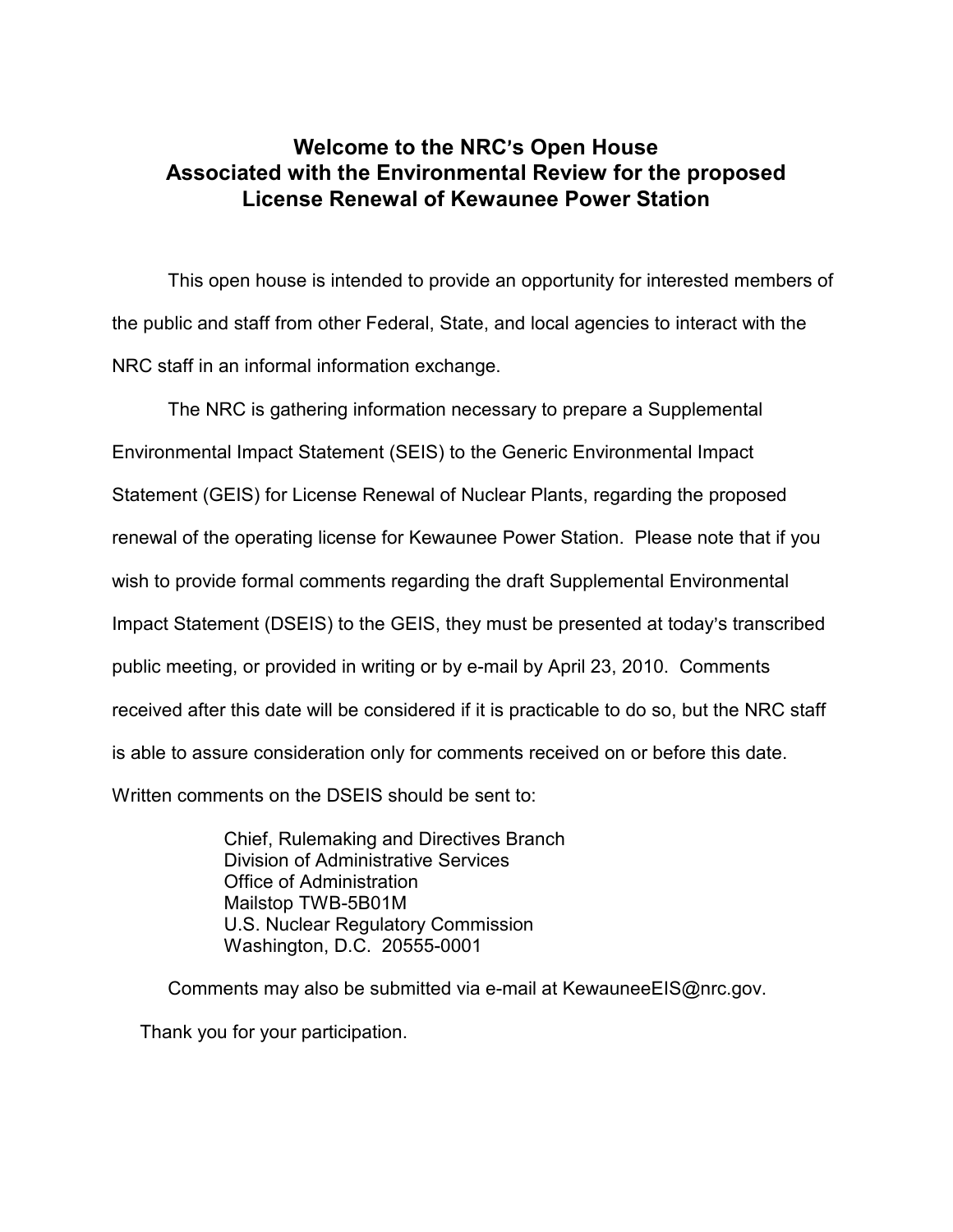#### Kewaunee Power Station

cc:

Resident Inspectors Office U.S. Nuclear Regulatory Commission N490 Hwy 42 Kewaunee, WI 54216-9510

Mr. Chris L. Funderburk Director, Nuclear Licensing and Operations Support Dominion Resources Services, Inc. Innsbrook Technical Center – 2SE 5000 Dominion Boulevard Glen Allen, VA 23060-6711

Mr. Thomas L. Breene Dominion Energy Kewaunee, Inc. Kewaunee Power Station N490 Highway 42 Kewaunee, WI 54216

Mr. Michael J. Wilson, Director Nuclear Safety & Licensing Dominion Energy Kewaunee, Inc. Kewaunee Power Station N490 Highway 42 Kewaunee, WI 54216

Mr. William R. Matthews Senior Vice President – Nuclear Operations Innsbrook Technical Center – 2SE 5000 Dominion Boulevard Glen Allen, VA 23060-6711

Mr. Alan J. Price Vice President – Nuclear Engineering Innsbrook Technical Center – 2SE 5000 Dominion Boulevard Glen Allen, VA 23060-6711

Mr. William D. Corbin Director – Nuclear Engineering Innsbrook Technical Center - 3NE 5000 Dominion Boulevard Glen Allen, VA 23060-6711

Mr. Paul C. Aitken Supervisor – License Renewal Project Innsbrook Technical Center – 3NE 5000 Dominion Boulevard Glen Allen, VA 23060-6711

Mr. David A. Sommers Supervisor – Nuclear Engineering Innsbrook Technical Center - 2SE 5000 Dominion Boulevard Glen Allen, VA 23060-6711

Ms. Lillian M. Cuoco, Esq. Senior Counsel Dominion Resources Services, Inc. 120 Tredegar Street Riverside 2 Richmond, VA 23219

Mr. Stephen E. Scace Site Vice President Dominion Energy Kewaunee, Inc. Kewaunee Power Station N490 Highway 42 Kewaunee, WI 54216

Mr. David R. Lewis Pillsbury Winthrop Shaw Pittman, LLP 2300 N Street, N.W. Washington, DC 20037-1122

Mr. Ken Paplham E 4095 Sandy Bay Rd. Kewaunee, WI 54216

Mr. Jeff Kitsembel, P.E. Public Service Commission of Wisconsin P.O. Box 7854 Madison, WI 53707-7854

Mr. Richard Gallagher Senior Scientist, License Renewal Dominion Resources Services, Inc. Route 156, Rope Ferry Road Waterford, CT 06385